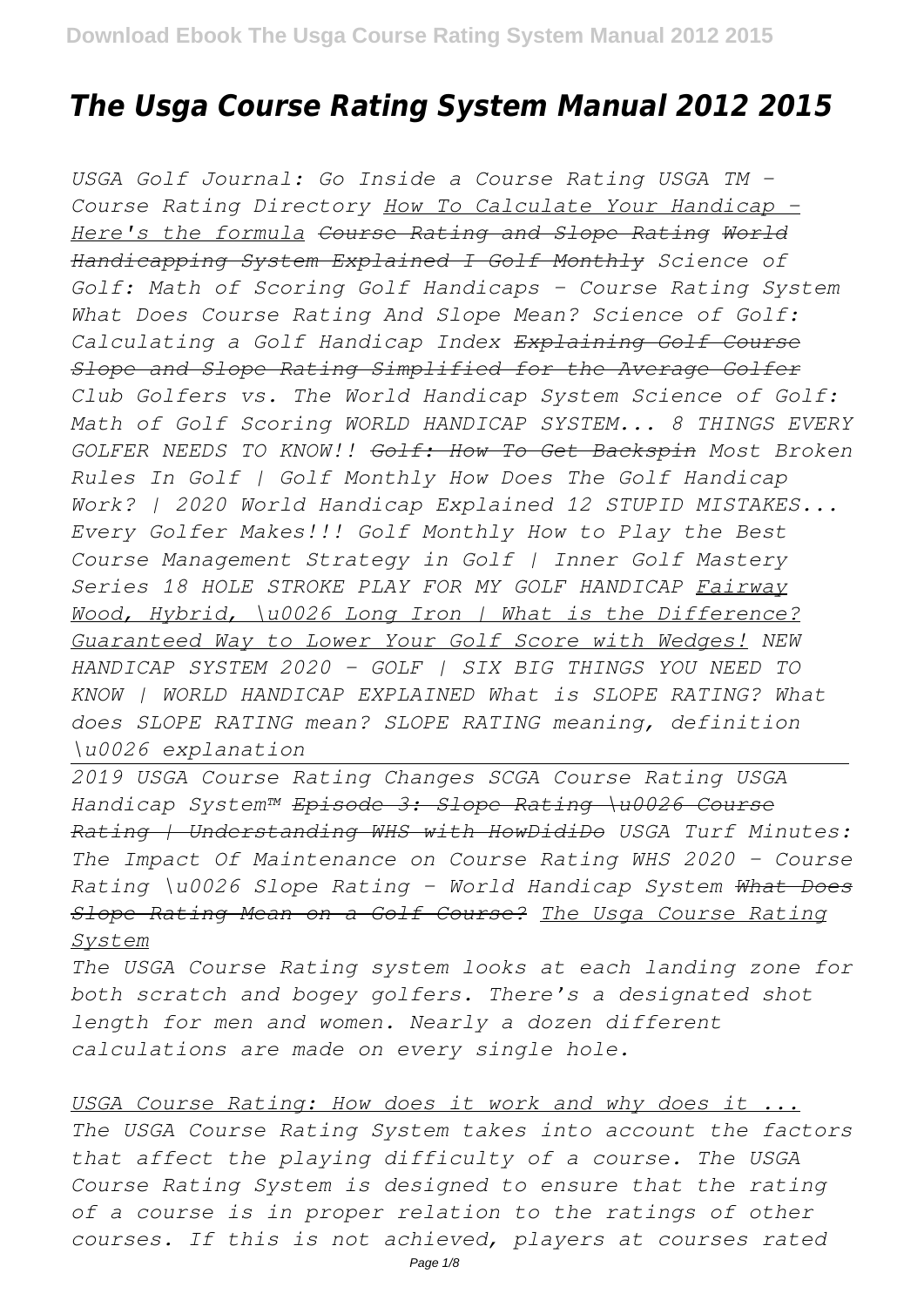*too low will be over- handicapped, and vice versa.*

### *The USGA Course Rating System - SCGA*

*Slope Rating® An indication of the relative difficulty of a golf course for players who are not scratch players compared to players who are scratch players.The lowest Slope Rating is 55 and the highest is 155. Example:125 Questions or comments: crdbquestions@usga.org*

#### *National Course Rating Database*

*USGA Course Rating is a numerical value given to each set of tee boxes at a golf course to approximate the number of strokes it should take a scratch golfer to complete the course. Course rating is a very important part of the USGA Handicap System and is used in calculating a golfer's handicap index.*

#### *Course Ratings In Golf: What the USGA Number Means*

*USGA Members Receive Special Pricing When You Register >>> Register Now! USGA. 1-800-336-4446; Sign In/Register; CHECKOUT; Golf Associations Golf Facilities Schools / Universities Rules of Golf; Championships; Etiquette & Safety; Handicapping; Member Club; Play9; Stimpmeter; View All; Menu; Cart ...*

# *Course Rating System Guide - USGA Publications*

*The USGA holds a Course Rating and Slope Database with the key details of every rated course of which you could think and for all the respective tees. As an example, let's look at the course considered perhaps the toughest on the Open Championship rota: Carnoustie.*

*World Handicap System: How to see the Course Ratings for ... The USGA promotes and conserves the true spirit of the game of golf as embodied in its ancient and honorable traditions. It acts in the best interests of the game for the continued enjoyment of those who love and play it.*

*World Handicap System: Course and Slope Rating - USGA Slope Ratings for Golf Clubs Worldwide If you want to know your Golf Course's, or any Golf Course's, Slope Rating, follow the link below to the USGA Course Rating and Slope Database (TM) or the R&A CHC Look Up Page, where you can, by*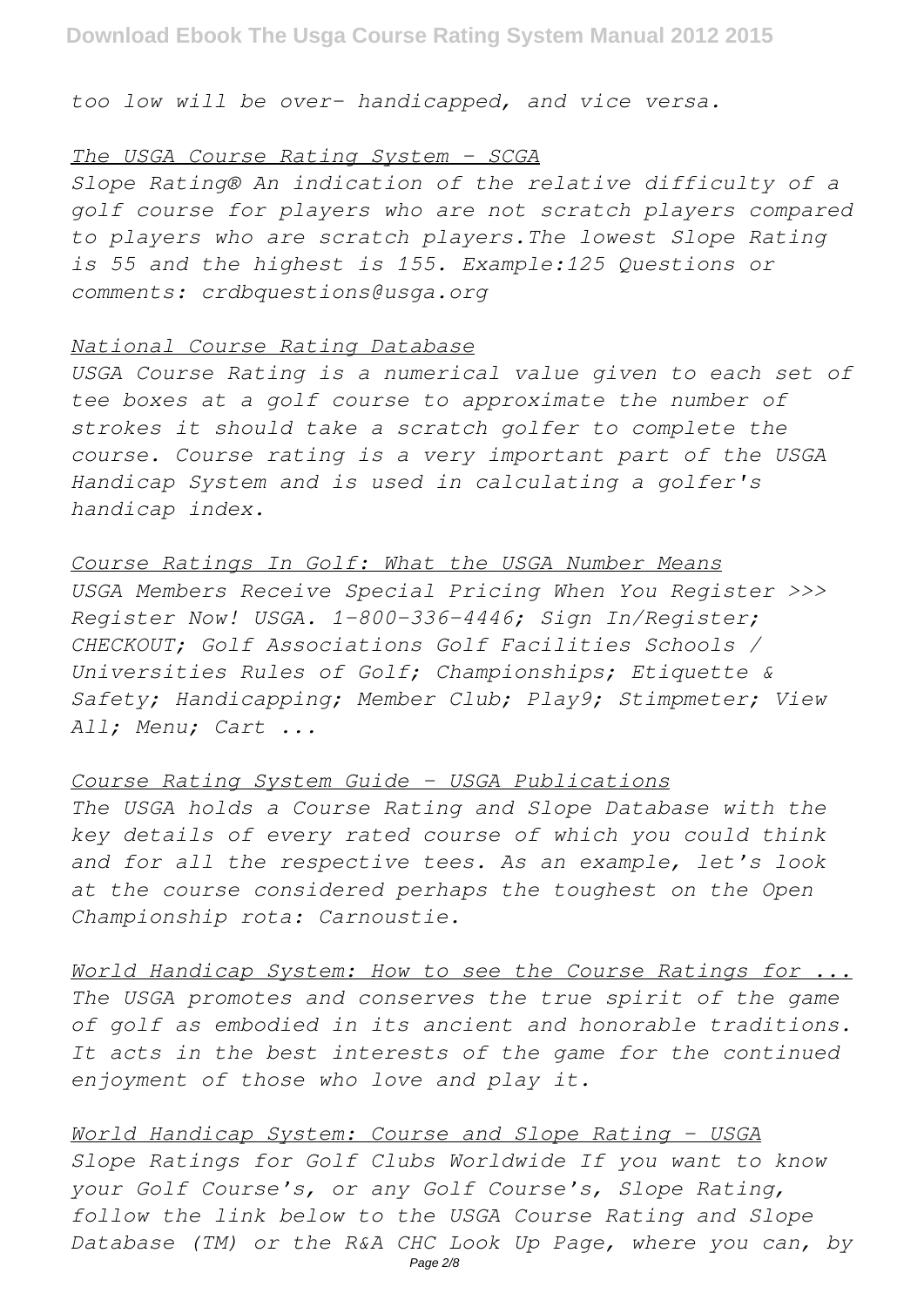*entering details of a Golf Course, search for the Slope Rating … Continue reading "World Handicap System 2020 – Slope Ratings for Golf Clubs Worldwide"*

# *World Handicap System 2020 - Slope Ratings for Golf Clubs ...*

*The USGA Course and Slope Rating system is now used by most of the world's major handicapping systems. The USGA Handicap System is used throughout the jurisdiction of the USGA (i.e. the United States and Mexico), and is also licensed for use in many other countries around the world, e.g. Canada.*

### *Handicap (golf) - Wikipedia*

*I love the USGA. I was a charter member of the USGA Handicap Research Team. I created the USGA Course Rating System in 1976 and later the Slope Rating System to make handicaps more reliable and...*

*The flaw in the new World Handicap System | Golf World ... If you want to know your Golf Course's, or any Golf Course's, Slope Rating, follow the link below to the USGA Course Rating and Slope Database (TM) where you can, by entering details of a Golf Course, search for the Slope Rating of any Golf Course Worldwide which has had its Slope Rating issued for 2020.*

## *Want to know your Golf Course's Slope Rating?*

*The USGA has a system for calculating course slope and rating, so this pretty much comes down to math. For course rating, 90 percent of the number is determined by distance.*

*What is Augusta National's official course slope and ... The USGA Course Rating System takes into account the factors that affect the playing difficulty of a course. The USGA Course Rating System is designed to ensure that the rating of a course is in proper relation to the ratings of other courses. If this is not achieved, players at courses rated too low will be over- handicapped, and vice versa.*

*The USGA CoURSe RATinG SySTem - Greenock Golf Club The minimum slope rating is 55 and the maximum is 155 (slope does not relate specifically to strokes played as course rating does). When the slope rating system was first put*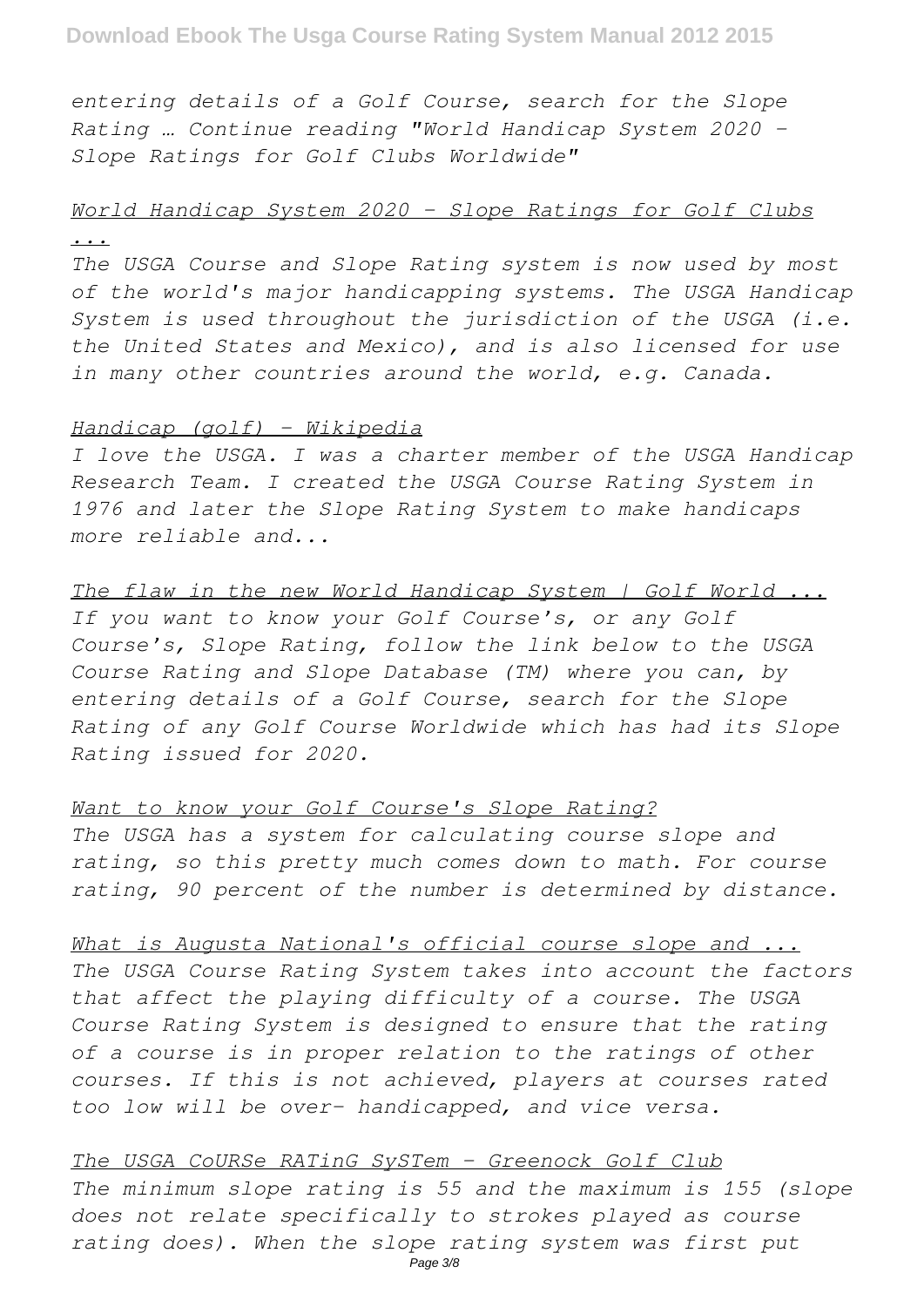*into effect, the USGA set the slope for an "average" golf course at 113; however, not many 18-hole golf courses have slope ratings that low. Some do, but the real-world average is higher than 113. (However, a slope of 113 is still used in certain calculations within the handicap system.)*

### *Explanation of Slope Rating in Golf*

*USGA Course Rating is an evaluation of the difficulty of a golf course for scratch golfers. (More specifically, the number is an estimate of the average scores of the best 50-percent of rounds played by scratch golfers at the course being rated.) Course rating is very easy to understand because it is expressed in strokes.*

*What do golf course rating and golf course slope mean ... A Course Rating represents the expected score for a scratch player (Handicap Index of 0.0) under normal playing conditions, while a Bogey Rating represents the expected score for a bogey player (Handicap Index 20.0 to 24.0).*

*Course Rating and Slope Rating - World Handicap System ... USGA, Golf Handicapping, Golf Handicap App, Handicap Golf, Handicap Index, Slope, Rating, World Handicap System*

#### *USGA - Handicapping Home*

*USGA Course Rating Process. Course Rating is an evaluation of the playing difficulty of a golf course for scratch golfers under normal course and weather conditions. (This means that generally rating can only be undertaken from April until the end of September.) It is based on the effective playing length and other obstacles to the extent that they affect the scoring difficulty of the scratch golfer.*

*USGA Golf Journal: Go Inside a Course Rating USGA TM - Course Rating Directory How To Calculate Your Handicap - Here's the formula Course Rating and Slope Rating World Handicapping System Explained I Golf Monthly Science of Golf: Math of Scoring Golf Handicaps - Course Rating System What Does Course Rating And Slope Mean? Science of Golf: Calculating a Golf Handicap Index Explaining Golf Course*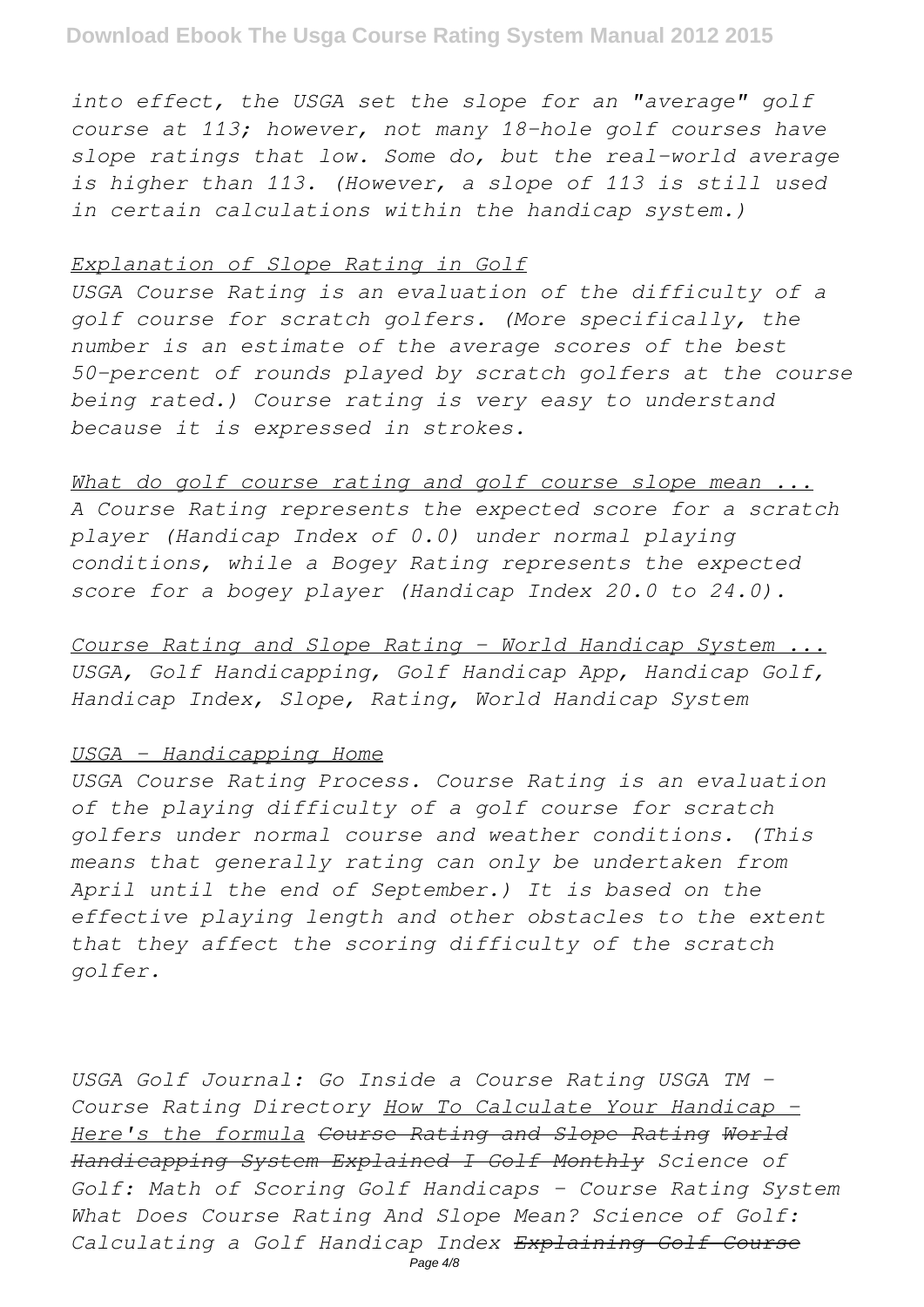# **Download Ebook The Usga Course Rating System Manual 2012 2015**

*Slope and Slope Rating Simplified for the Average Golfer Club Golfers vs. The World Handicap System Science of Golf: Math of Golf Scoring WORLD HANDICAP SYSTEM... 8 THINGS EVERY GOLFER NEEDS TO KNOW!! Golf: How To Get Backspin Most Broken Rules In Golf | Golf Monthly How Does The Golf Handicap Work? | 2020 World Handicap Explained 12 STUPID MISTAKES... Every Golfer Makes!!! Golf Monthly How to Play the Best Course Management Strategy in Golf | Inner Golf Mastery Series 18 HOLE STROKE PLAY FOR MY GOLF HANDICAP Fairway Wood, Hybrid, \u0026 Long Iron | What is the Difference? Guaranteed Way to Lower Your Golf Score with Wedges! NEW HANDICAP SYSTEM 2020 - GOLF | SIX BIG THINGS YOU NEED TO KNOW | WORLD HANDICAP EXPLAINED What is SLOPE RATING? What does SLOPE RATING mean? SLOPE RATING meaning, definition \u0026 explanation* 

*2019 USGA Course Rating Changes SCGA Course Rating USGA Handicap System™ Episode 3: Slope Rating \u0026 Course Rating | Understanding WHS with HowDidiDo USGA Turf Minutes: The Impact Of Maintenance on Course Rating WHS 2020 – Course Rating \u0026 Slope Rating – World Handicap System What Does Slope Rating Mean on a Golf Course? The Usga Course Rating System*

*The USGA Course Rating system looks at each landing zone for both scratch and bogey golfers. There's a designated shot length for men and women. Nearly a dozen different calculations are made on every single hole.*

*USGA Course Rating: How does it work and why does it ... The USGA Course Rating System takes into account the factors that affect the playing difficulty of a course. The USGA Course Rating System is designed to ensure that the rating of a course is in proper relation to the ratings of other courses. If this is not achieved, players at courses rated too low will be over- handicapped, and vice versa.*

## *The USGA Course Rating System - SCGA*

*Slope Rating® An indication of the relative difficulty of a golf course for players who are not scratch players compared to players who are scratch players.The lowest Slope Rating is 55 and the highest is 155. Example:125 Questions or comments: crdbquestions@usga.org*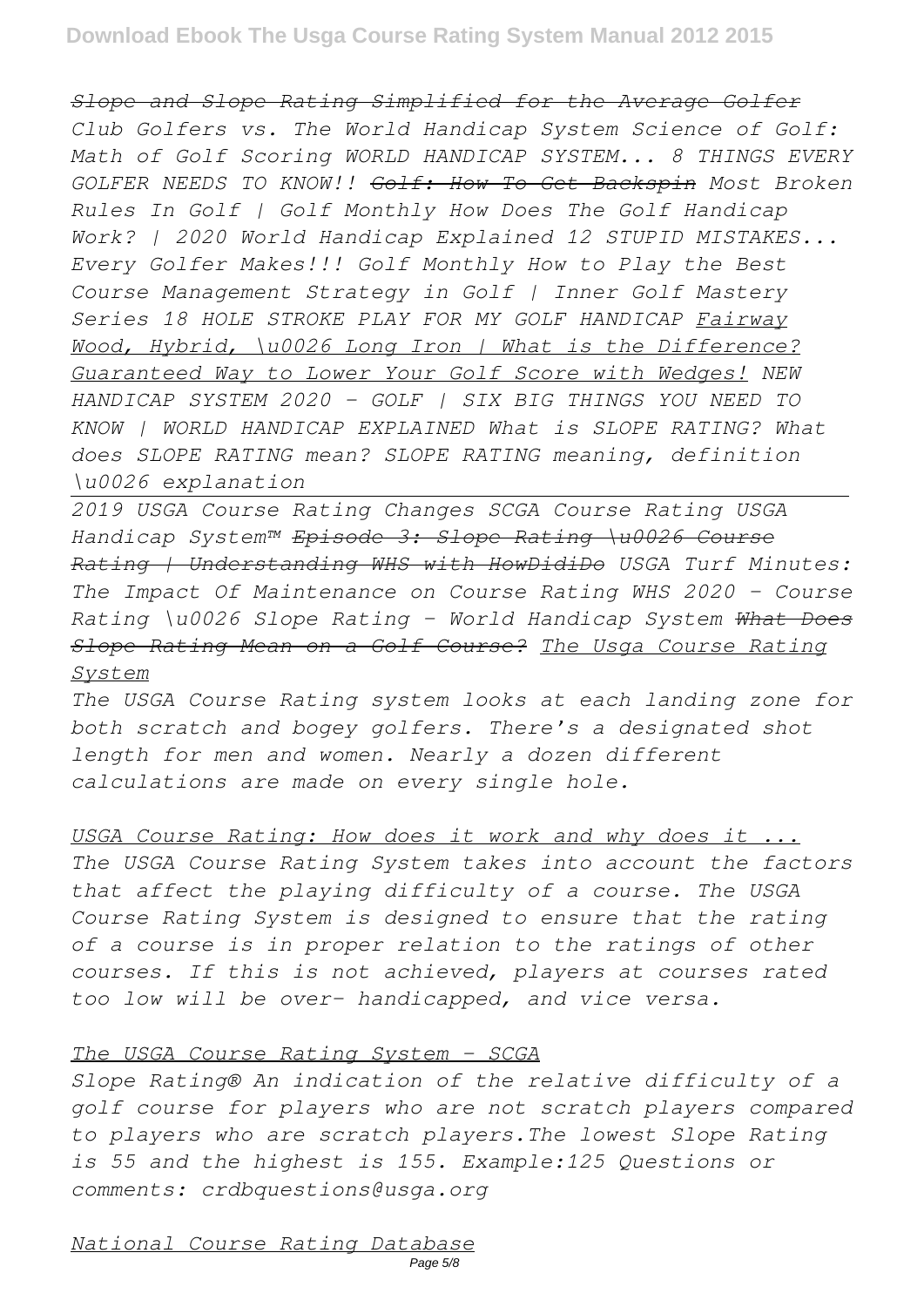*USGA Course Rating is a numerical value given to each set of tee boxes at a golf course to approximate the number of strokes it should take a scratch golfer to complete the course. Course rating is a very important part of the USGA Handicap System and is used in calculating a golfer's handicap index.*

#### *Course Ratings In Golf: What the USGA Number Means*

*USGA Members Receive Special Pricing When You Register >>> Register Now! USGA. 1-800-336-4446; Sign In/Register; CHECKOUT; Golf Associations Golf Facilities Schools / Universities Rules of Golf; Championships; Etiquette & Safety; Handicapping; Member Club; Play9; Stimpmeter; View All; Menu; Cart ...*

## *Course Rating System Guide - USGA Publications*

*The USGA holds a Course Rating and Slope Database with the key details of every rated course of which you could think and for all the respective tees. As an example, let's look at the course considered perhaps the toughest on the Open Championship rota: Carnoustie.*

*World Handicap System: How to see the Course Ratings for ... The USGA promotes and conserves the true spirit of the game of golf as embodied in its ancient and honorable traditions. It acts in the best interests of the game for the continued enjoyment of those who love and play it.*

# *World Handicap System: Course and Slope Rating - USGA*

*Slope Ratings for Golf Clubs Worldwide If you want to know your Golf Course's, or any Golf Course's, Slope Rating, follow the link below to the USGA Course Rating and Slope Database (TM) or the R&A CHC Look Up Page, where you can, by entering details of a Golf Course, search for the Slope Rating … Continue reading "World Handicap System 2020 – Slope Ratings for Golf Clubs Worldwide"*

# *World Handicap System 2020 - Slope Ratings for Golf Clubs*

#### *...*

*The USGA Course and Slope Rating system is now used by most of the world's major handicapping systems. The USGA Handicap System is used throughout the jurisdiction of the USGA (i.e. the United States and Mexico), and is also licensed for use*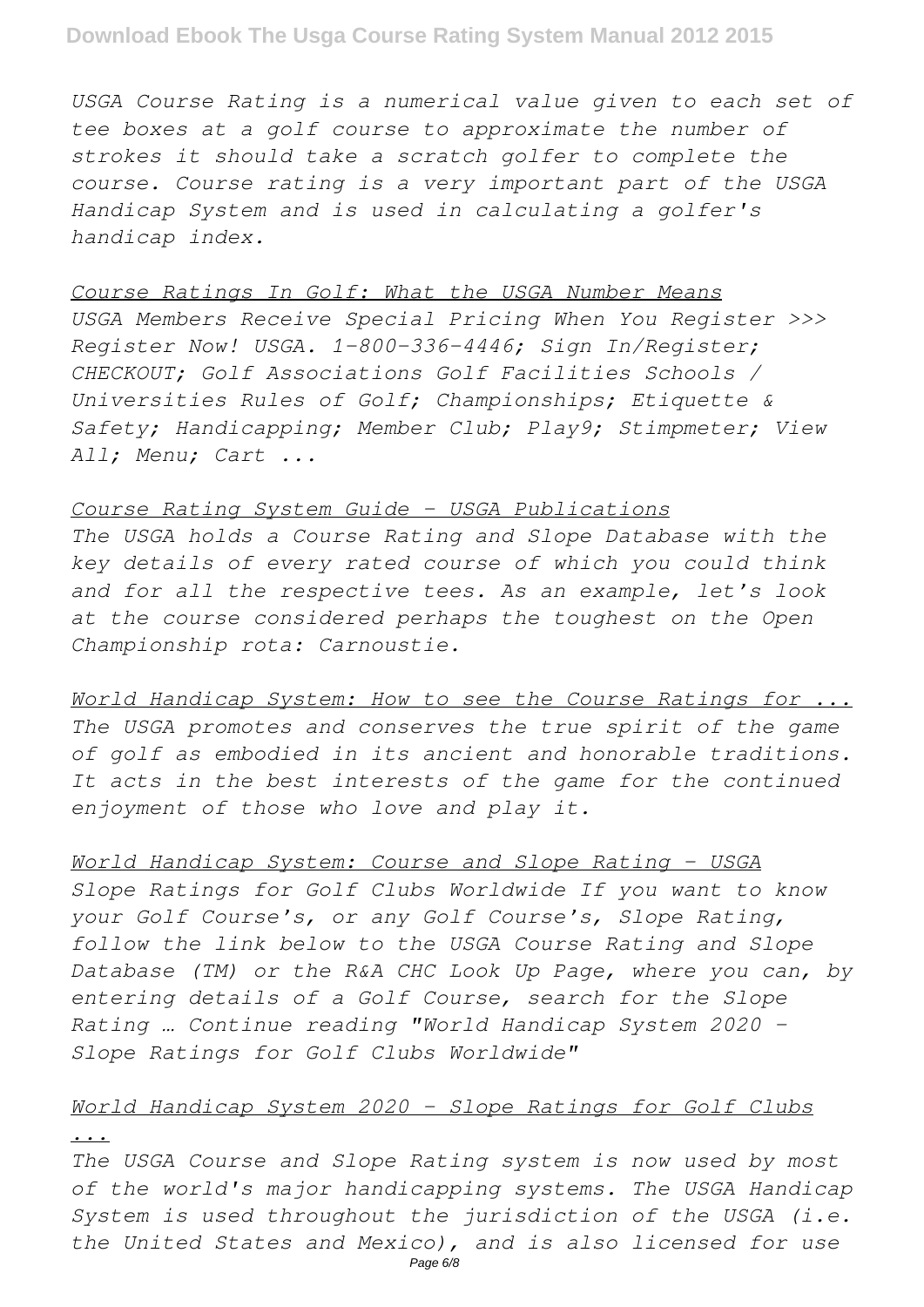*in many other countries around the world, e.g. Canada.*

#### *Handicap (golf) - Wikipedia*

*I love the USGA. I was a charter member of the USGA Handicap Research Team. I created the USGA Course Rating System in 1976 and later the Slope Rating System to make handicaps more reliable and...*

# *The flaw in the new World Handicap System | Golf World ...*

*If you want to know your Golf Course's, or any Golf Course's, Slope Rating, follow the link below to the USGA Course Rating and Slope Database (TM) where you can, by entering details of a Golf Course, search for the Slope Rating of any Golf Course Worldwide which has had its Slope Rating issued for 2020.*

#### *Want to know your Golf Course's Slope Rating?*

*The USGA has a system for calculating course slope and rating, so this pretty much comes down to math. For course rating, 90 percent of the number is determined by distance.*

### *What is Augusta National's official course slope and ...*

*The USGA Course Rating System takes into account the factors that affect the playing difficulty of a course. The USGA Course Rating System is designed to ensure that the rating of a course is in proper relation to the ratings of other courses. If this is not achieved, players at courses rated too low will be over- handicapped, and vice versa.*

#### *The USGA CoURSe RATinG SySTem - Greenock Golf Club*

*The minimum slope rating is 55 and the maximum is 155 (slope does not relate specifically to strokes played as course rating does). When the slope rating system was first put into effect, the USGA set the slope for an "average" golf course at 113; however, not many 18-hole golf courses have slope ratings that low. Some do, but the real-world average is higher than 113. (However, a slope of 113 is still used in certain calculations within the handicap system.)*

### *Explanation of Slope Rating in Golf*

*USGA Course Rating is an evaluation of the difficulty of a golf course for scratch golfers. (More specifically, the number is an estimate of the average scores of the best*